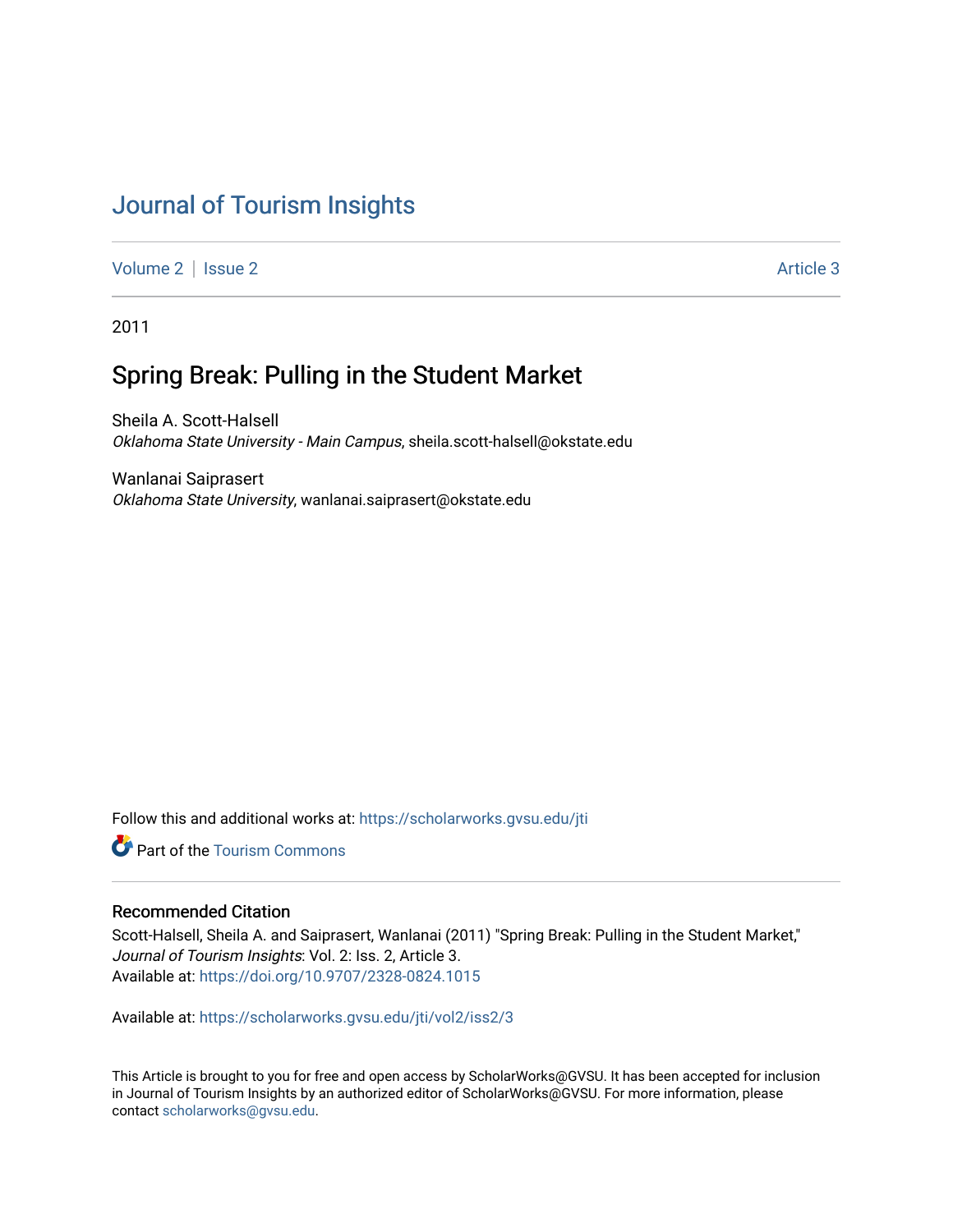#### **Introduction**

Spring Break, a North American tradition, can trace its roots to the College Swim Forum 1935, a swim competition of approximately 300 students in Ft. Lauderdale, FL (Hobson & Josiam, 1992). Since that landmark event, Spring Break has become a progressively larger draw for students and can be an economic boon for some travel destinations if they choose to overlook the negative aspects that are part of the revelry. While not all locations welcome the revelers with open arms, this group of travelers can have an enormous impact on a local economy. Although little empirical data is available to provide the overall economic impact of this travel phenomenon, media sources estimate the industry to be well over \$1 billion per year (Morrison, 2004) with the Student Monitor LLC, a research firm, indicating that 2.14 million students traveled for Spring Break in 2005 (as cited in Reynolds, 2004). With the competitive climate in the current economy, understanding what pulls students to a destination is important to locales who want to draw the Spring Break travel market. This study sheds light on the issue and can help destinations with planning.

#### **Literature Review**

#### *Trip Decision Making Process*

Travel behaviors and motivations have been the topic of a great deal of previous research. Some of the earlier, often cited, analytical frameworks came from Dann (1977, 1981) and Crompton (1979). Dann and Crompton both studied the impact of push attributes on leisure travel; whether to travel and why. Crompton also identified attributes used to choose destinations and/or determine purpose of travel, pull attributes. Additional leisure travel research was conducted in the 1980s and 1990s. The focus was on the relationship between push and pull attributes (Klenosky, 2002). During this period, researchers began to see the relationship between push and pull attributes as being inclusive rather than exclusive. Fesenmaier and Jeng (2000) stated:

The travel destination is not the only decision that a tourist needs to make before taking a trip but includes decisions concerning members of the travel group, timing (date of travel and length of trip), transportation mode, route, budget, destinations, and activities. (p. 14)

Yuan and McDonald (1990), Uysal and Jurowski (1994), and Turnball and Uysal (1995) all sought to identify the core push and pull factors by conducting factor analyses of individual attributes. Although there was similarity between the attributes identified, the same attributes were not used in all studies.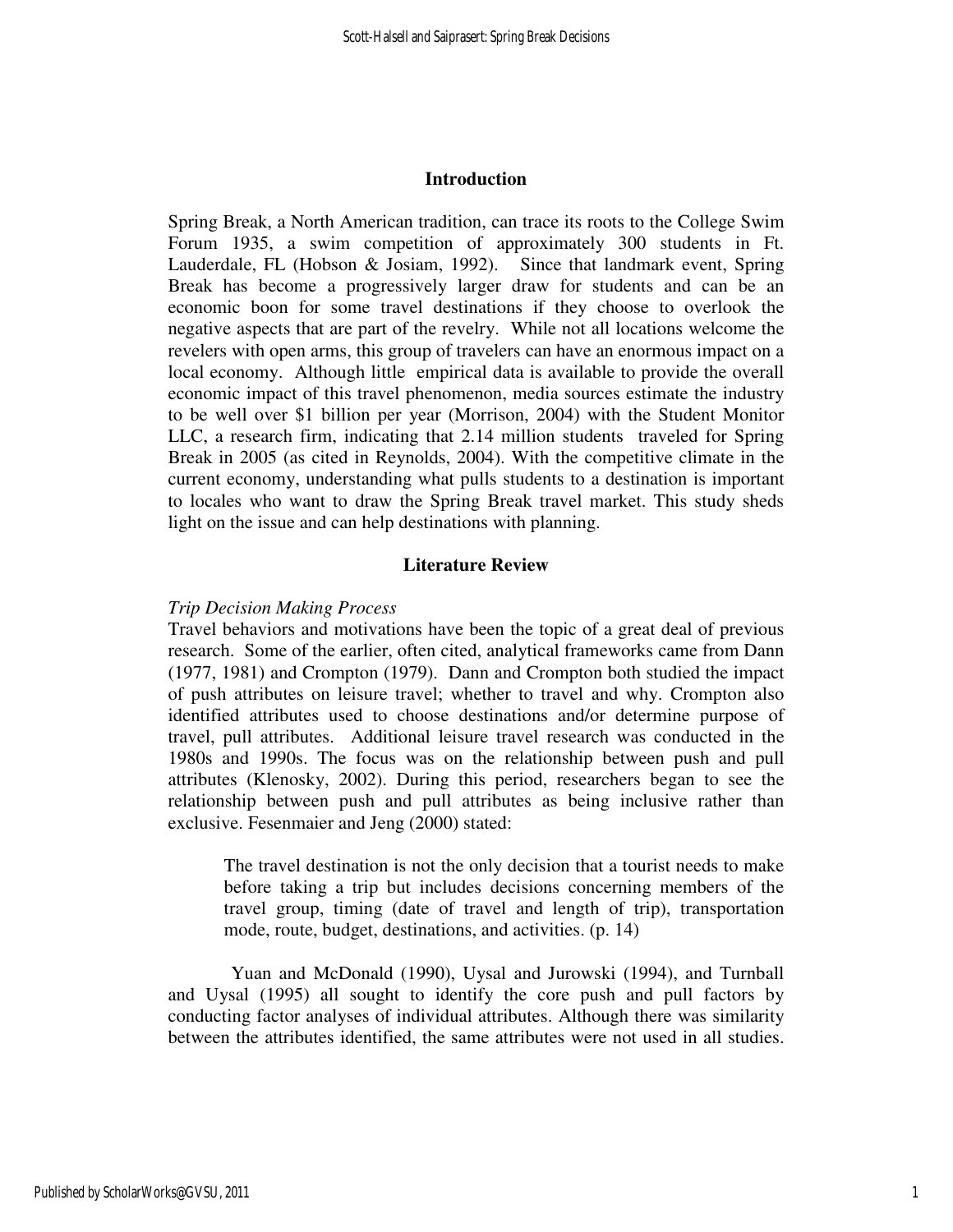Also, different core factors were identified, but some core factors were common to each of the studies. "Escape" and "relationship building" as core push factors were found in all three studies. Pull factors found in all three involved "budget", "culture" and "nature." In related studies, Oh, Uysal and Weaver (1995) and Baloglu and Uysal (1996) evaluated the relationships between specific push and pull attributes. Four market segments were identified by Baloglu and Uysal (1996) from their canonical correlation analysis: "sports/activity seekers", "novelty seekers", "urban-life seekers", and "beach/resort seekers".

Another area of travel research conducted has examined both travel patterns and prediction of travel behaviors. Crompton (1992) created a conceptual framework for destination choice motives while both Crompton and Fesenmaier (1988) investigated the attributes and number of destinations considered. Fesenmaier and Jeng (2000) evaluated the decision making process and changes that occurred while the process evolved. While all of the previous research has implications on leisure travel decisions as a whole, relatively little research has been conducted to specifically examine the Spring Break student traveler.

# *Spring Break Travel*

While some studies look at the student traveler demographic as a population of interest, only a few studies have focused on the Spring Break leisure traveler, and specifically the domestic (USA) student traveler. This lack of research could be due to the excessive cost and difficulty in achieving a cross sectional sample and the lack of compiled Spring Break quantitative data. Most reporting of financial impacts is at the community level or reported by non-scientific sources.

Some of the earliest research on Spring Break travel was conducted by Hobson and Josiam (1992, 1996). They sought to identify the characteristics of the Spring Break student market longitudinally at a single university. They looked at the travelers from the perspective of demographics, travel patterns and activity participation while on Spring Break.

Later, factor analysis began to be used to determine core push and pull factors. Kim, Oh and Jogaratnam (2007) found seven core push motivation factors: "knowledge", "sports", "adventure", "relax", "lifestyle", "travel bragging" and "family." Butts, Salazar, Sapio and Thomas (1996) evaluated marketing factors for pull motivation and found that sunny climate, nature, a wide choice of accommodations, price of accommodations, the destination's nightlife reputation, and recommendation of others were most important to students. Sirakaya and McLellan (1997) identified eight core pull factors: "local hospitality and services," "trip cost and convenience," "perceptions of safe/secure environment," "change in daily life environment," "recreation and sporting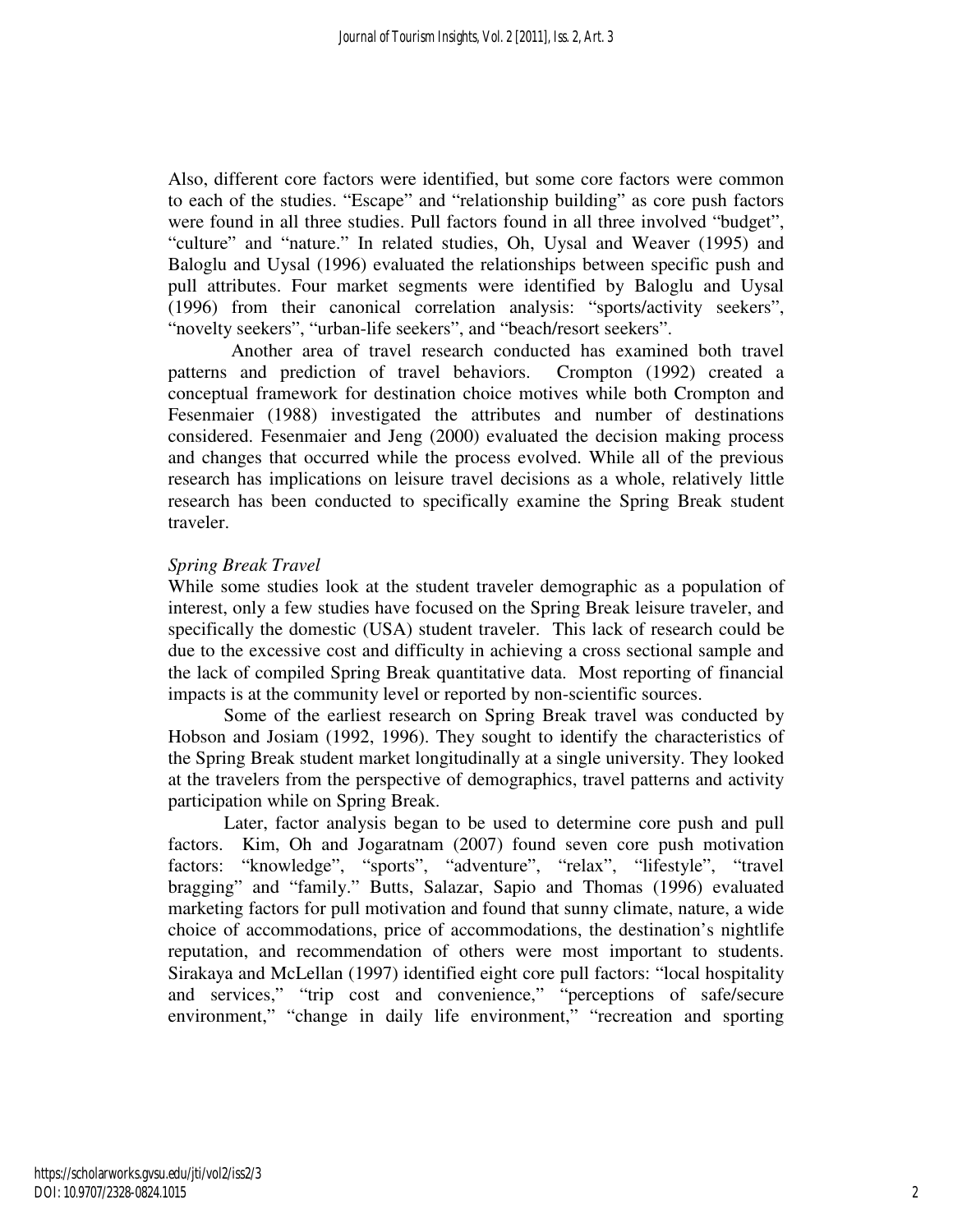activities," "entertainment and drinking opportunities," "personal and historical link" and "cultural and shopping services."

Much of the research looked at Spring Break from more of an international perspective, either by studying international students traveling or domestic students traveling internationally. Sirakaya, Sonmez and Choi (2001) studied U.S. students' perceptions of Turkey as a destination choice. Field (1999) compared domestic and international students' Spring Break travel decision patterns, while Hsu and Sung (1996, 1997) and Kim, Jogaratnam and Noh (2006) looked at Spring Break travel in terms of international students' travel specifically.

Many changes have occurred since much of the research was conducted. Two important changes are that the economy is impacting all facets of the tourism industry and that students today are more connected and informed due to things like cell phones, the Internet, and social media being an accepted and expected part of the students' lives.

# **Purpose of the Study**

No current research could be identified that specifically looked at domestic U.S. Spring Break travelers, based on both individual demographic and behavioral characteristics, and the pull motivational attributes in their Spring Break destination choice. Therefore this study seeks to fill this gap. The purpose of the study is to determine the core decision making factors used in students' destination choices for Spring Break 2010 and determine if significant differences exist between the groups based on specific demographic, behavioral or psychographic characteristics. Toward this endeavor, three research questions have been identified.

- Research Question 1 What factors are most important to college students when making Spring Break destination choices?
- Research Question 2 What are the core decision making factors in students' Spring Break destination choices?
- Research Question  $3 Do$  demographic, behavioral or psychographic characteristics influence the core Spring Break decision making factors?

# **Methodology**

The target population of the study was undergraduate students at Oklahoma State University who traveled for vacation purpose during Spring Break 2010. A survey questionnaire, consisting of three sections, was the instrument for data collection. Section One asked the students questions regarding specific 2010 Spring Break travel behaviors. The questions included number of times traveled, time spent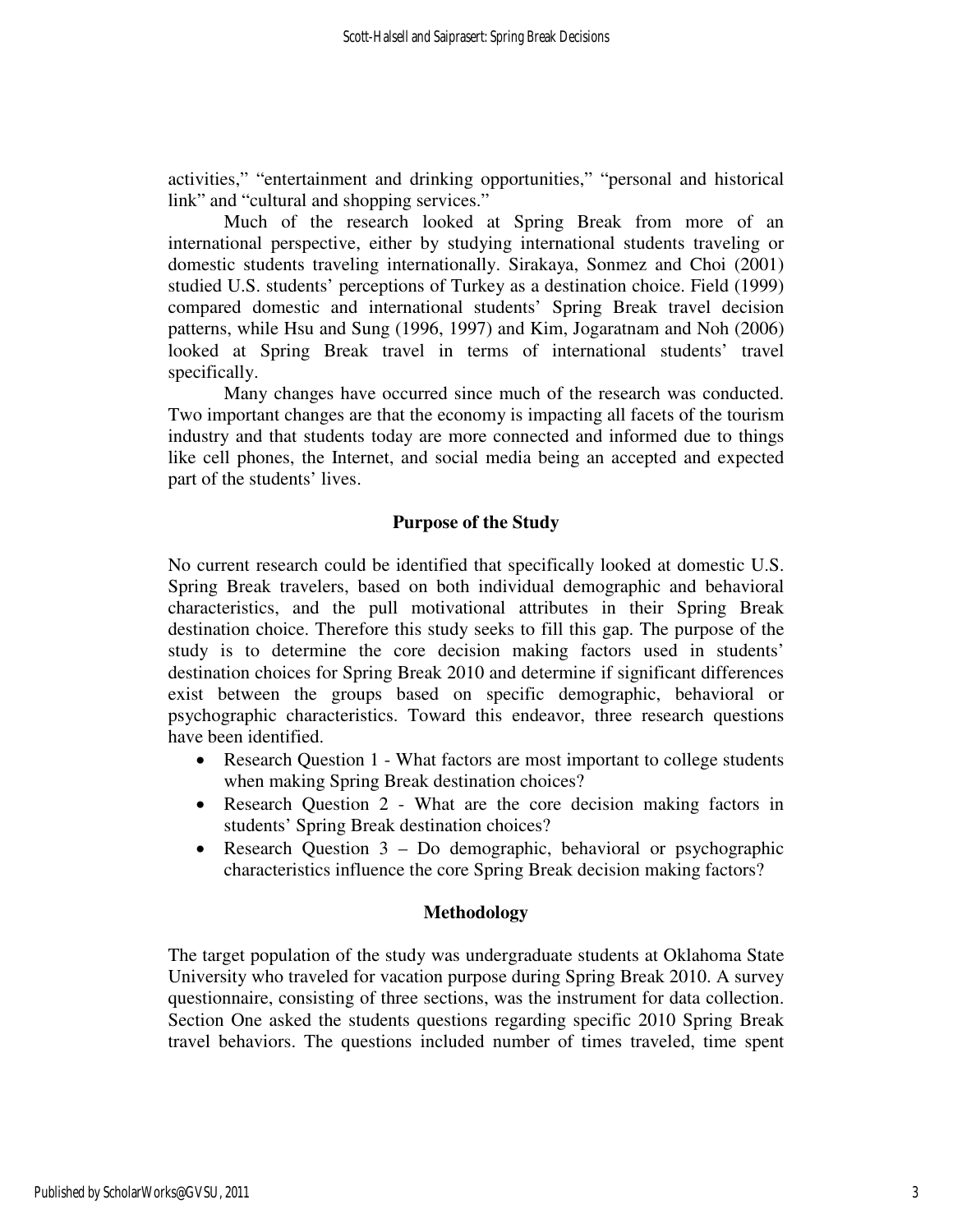planning the trip, travel destination, method of arrangement, travel companion(s), mode of transportation, and overall trip expense. Section Two consisted of 24 attributes considered when making their 2010 Spring Break decision. These attributes were compiled from a cross-section of previous research pull attributes from Yuan and McDonald (1990), Uysal and Jurowski (1994), as well as Turnball and Uysal (1995). Participants were asked to indicate the importance of the attributes in their decision making process, utilizing a 7-point Likert-type scale. Section Three included questions regarding the demographic profile of students. The questions included gender, age, ethnicity, and classification. The questionnaires were distributed during the Spring and Fall 2010 semesters, using convenience sampling, to undergraduate students who volunteered to take the survey. A total of 251 questionnaires were distributed, all 251 were returned with 143 questionnaires deemed useable for a 56.97% response rate. One hundred and five questionnaires were unusable as these students did not travel for pleasure over Spring Break 2010, three questionnaires were eliminated for incomplete information.

# **Analysis**

# *Respondent Characteristics*

Table 1 presents the demographic characteristics of the student sample. In terms of gender, 60.14% of the sample was female and 39.86% was male. Half of the respondents are 21 years of age, with 89.11% 21 years of age or older. Since over 22 years of age was a category, the mean age could not be calculated. Caucasian was the primary ethnicity represented with, 88.10% of the sample indicating so. Approximately 75% of sample were fourth or fifth year seniors.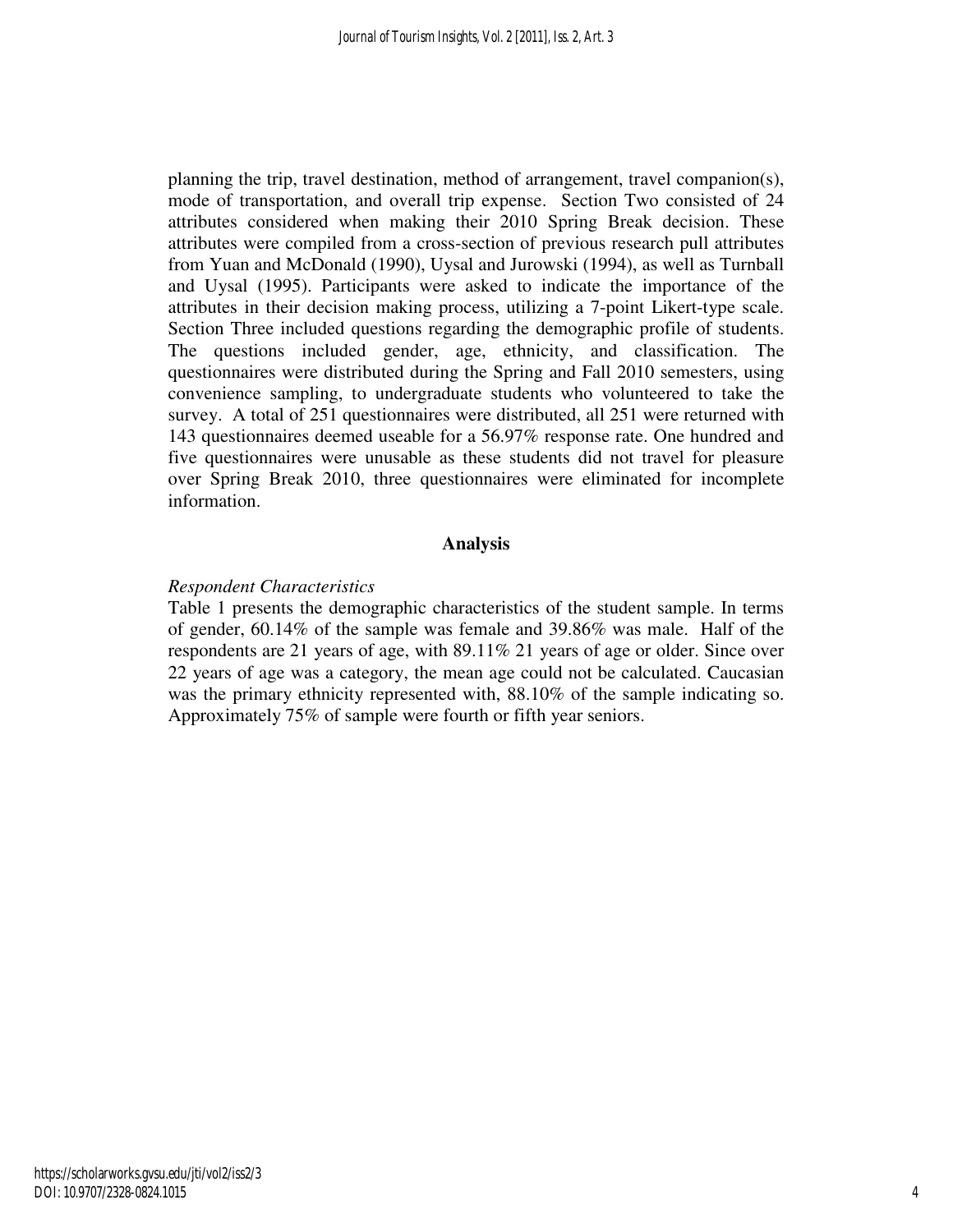| Profile               | $\mathbf n$    | $\%$  |
|-----------------------|----------------|-------|
| Gender                |                |       |
| Male                  | 57             | 39.86 |
| Female                | 86             | 60.14 |
| Age                   |                |       |
| 18 years old          | 1              | .07   |
| 19 years old          | $\overline{7}$ | 4.90  |
| 20 years old          | 9              | 6.29  |
| 21 years old          | 71             | 49.65 |
| 22 years old          | 43             | 30.06 |
| 23 years old or older | 12             | 8.40  |
| Ethnicity             |                |       |
| Caucasian             | 126            | 88.10 |
| African - American    | 3              | 2.10  |
| Hispanic              | 3              | 2.10  |
| Native American       | 10             | 7.00  |
| Classification        |                |       |
| Freshman              | $\overline{4}$ | 2.80  |
| Sophomore             | 12             | 8.39  |
| Junior                | 20             | 13.99 |
| Senior                | 107            | 74.82 |

Table1: Student Demographic Profiles

#### *Spring Break Behaviors and Characteristics*

Table 2 shows the students' Spring Break behaviors and characteristics. The majority of students were repeat Spring Break travelers, 41.95% had traveled for Spring Break four times or more and 24.48% had traveled three times. A slightly larger percentage, 28.67% of the students, were last minute planners indicating that they started planning their trips within one to two weeks of travel; 25.17% planned three to four weeks in advance. Trip planning and arrangements were predominately done by the students themselves, with 61.54 % of students arranged their trips directly with the destinations. The largest percentage of students, 37.76 %, traveled to Florida for their trip, with Texas (20.98%) and Colorado (12.59%) the next most popular destinations indicated. As for trip companions, 68.53% of the students travelled with friends and 17.48% indicated that they travelled with family or relatives. The majority of the students, 77.62%, used a car or van as the mode of transportation.

In term of expenses, 48.25% of the students spent \$0 - \$499 on their Spring Break trip, with 37.76% spending between \$500 and \$999 and 13.99% spent over \$1000. Although a variable regarding income level could possibly be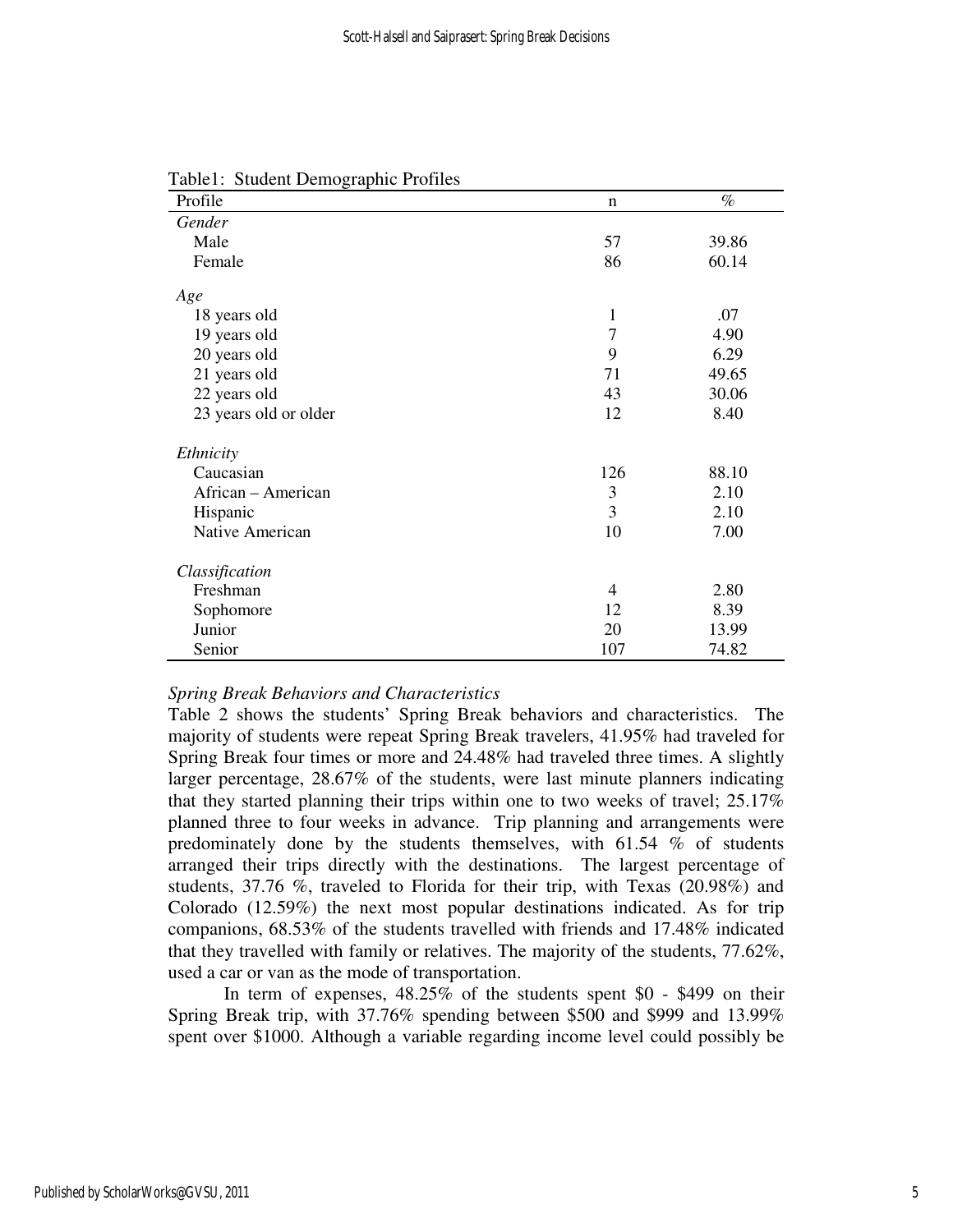indicative of travel decision patterns, it was decided to omit due to several constraints. These include but are not limited to: the funding source of Spring Break (self, parent or joint support) and the overall financial support level provided by the parents to the students.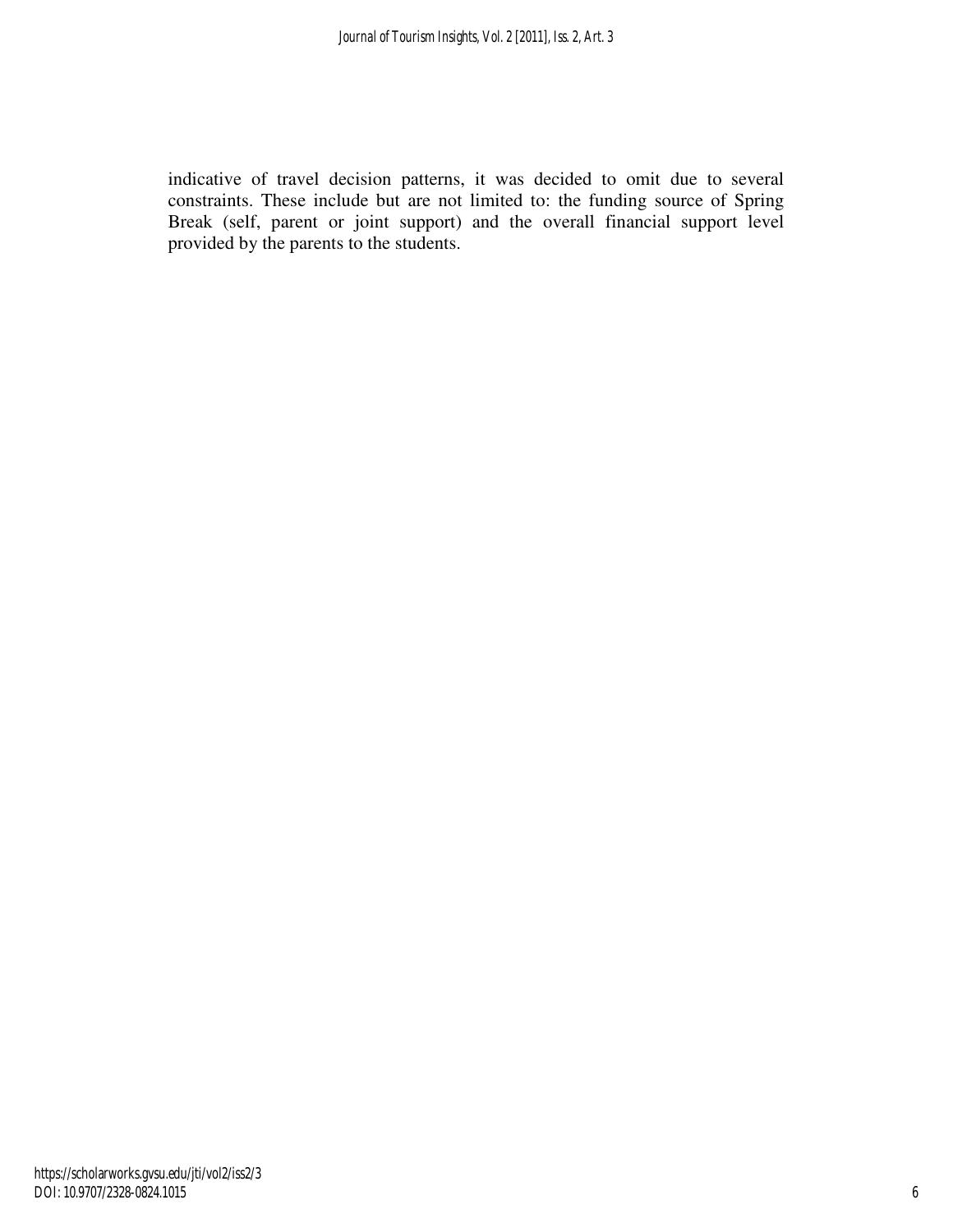|                                                  | n              | $\%$  |
|--------------------------------------------------|----------------|-------|
| <b>Spring Break Travel History</b>               |                |       |
| First time                                       | 15             | 10.49 |
| 2 times                                          | 32             | 22.38 |
| 3 times                                          | 35             | 24.48 |
| 4 times or more                                  | 60             | 41.95 |
| <b>Advance Planning</b>                          |                |       |
| $1 - 2$ weeks                                    | 41             | 28.67 |
| $3 - 4$ weeks                                    | 36             | 25.17 |
| $5 - 6$ weeks                                    | 18             | 12.59 |
| $7 - 8$ weeks                                    | 25             | 17.48 |
| More than 8 weeks                                | 22             | 15.39 |
| <b>Travel Arrangement</b>                        |                |       |
| Directly with the destination                    | 88             | 61.54 |
| Through travel intermediaries                    | 17             | 11.89 |
| Others (online booking, family/friends, church)  | 38             | 26.57 |
| Destination                                      |                |       |
| Florida                                          | 54             | 37.76 |
| Texas                                            | 30             | 20.98 |
| Colorado                                         | 18             | 12.59 |
| Travel Companion                                 |                |       |
| Individual                                       | 6              | 4.20  |
| Family/relatives                                 | 25             | 17.48 |
| Friends                                          | 98             | 68.53 |
| Other (family/relatives and friends, chaperones) | 14             | 9.79  |
| Mode of Transportation                           |                |       |
| Plane                                            | 27             | 18.88 |
| Car/van                                          | 111            | 77.62 |
| Cruise                                           | 3              | 2.10  |
| Other (plane and car/van)                        | $\overline{2}$ | 1.40  |
| Expenses                                         |                |       |
| $$0 - $499$                                      | 69             | 48.25 |
| $$500 - $999$                                    | 54             | 37.76 |
| \$1,000 and over                                 | 20             | 13.99 |

Table 2: Spring Break Trip Behaviors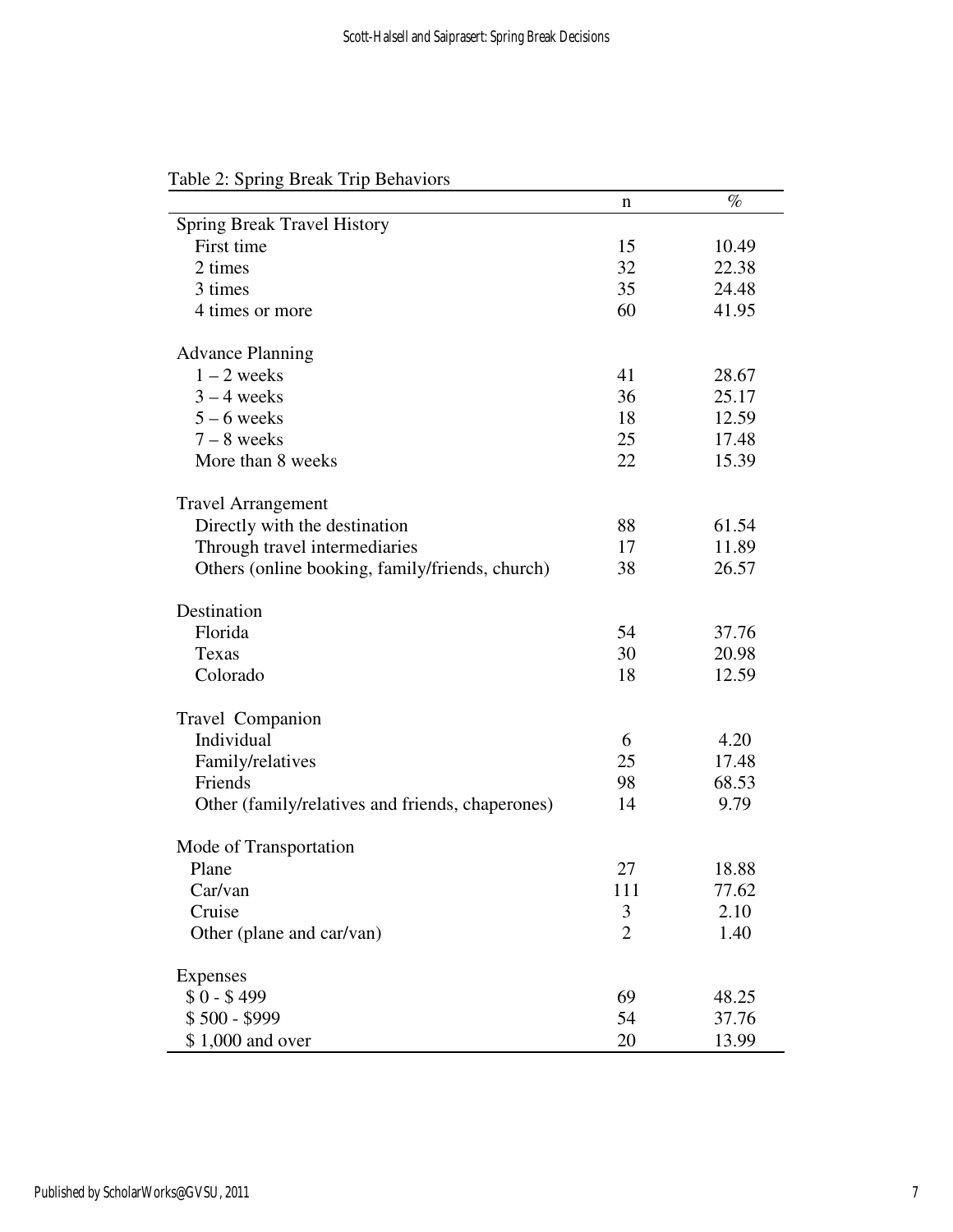# *Pull Attribute Ranking*

Table 3 presents the 24 pull decision making attributes that students were asked to rate for importance in choosing their Spring Break destination in order of importance. The results indicate that most of the attributes were considered important to the students. All but three attributes had a mean score greater than the midpoint of 4.0. The attributes rated the highest in destination choice were geographic location (6.15), followed by positive attitude towards destination (5.90), and total trip expenses (5.71) respectfully. The attributes which the student indicated as being the least important, and lower than the midpoint of 4.0, were short travel time (3.91), familiar geographic area (3.65) and fixed travel itinerary (3.48).

| Attributes of Spring Break Trip Decision               | Mean              | <b>SD</b> |
|--------------------------------------------------------|-------------------|-----------|
|                                                        | (Scale of 1 to 7) |           |
| Geographic location                                    | 6.15              | 1.07      |
| Positive attitude towards destination                  | 5.90              | 1.21      |
| Total trip expenses                                    | 5.71              | 1.28      |
| Provides convenient accommodations                     | 5.54              | 1.20      |
| Reasonable price as compare to other destinations      | 5.51              | 1.29      |
| Offers variety of activities                           | 5.50              | 1.28      |
| Provides convenient facilities                         | 5.45              | 1.91      |
| Location of the accommodations                         | 5.37              | 1.30      |
| Offers variety of attractions                          | 5.33              | 1.40      |
| Great place for relaxation                             | 5.23              | 1.66      |
| Appropriate destination length of stay requirement     | 5.19              | 1.38      |
| Safety of the destination                              | 5.18              | 1.66      |
| Visual appearance of accommodations                    | 5.17              | 1.49      |
| Ease of travel arrangement                             | 5.06              | 1.23      |
| Recommended by friends/family                          | 5.03              | 1.38      |
| Detailed information about destination prior to travel | 4.94              | 1.48      |
| Well reputed as a tourist destination                  | 4.68              | 1.68      |
| Length of trip planning time                           | 4.66              | 1.53      |
| Ease of accessibility                                  | 4.58              | 1.51      |
| Student discount or promotion                          | 4.48              | 1.84      |
| Previous experience at destination                     | 4.46              | 1.71      |
| Short traveling time                                   | 3.91              | 1.52      |
| Familiar geographical area                             | 3.65              | 1.62      |

Table 3: Importance of Attributes for Spring Break Trip Decision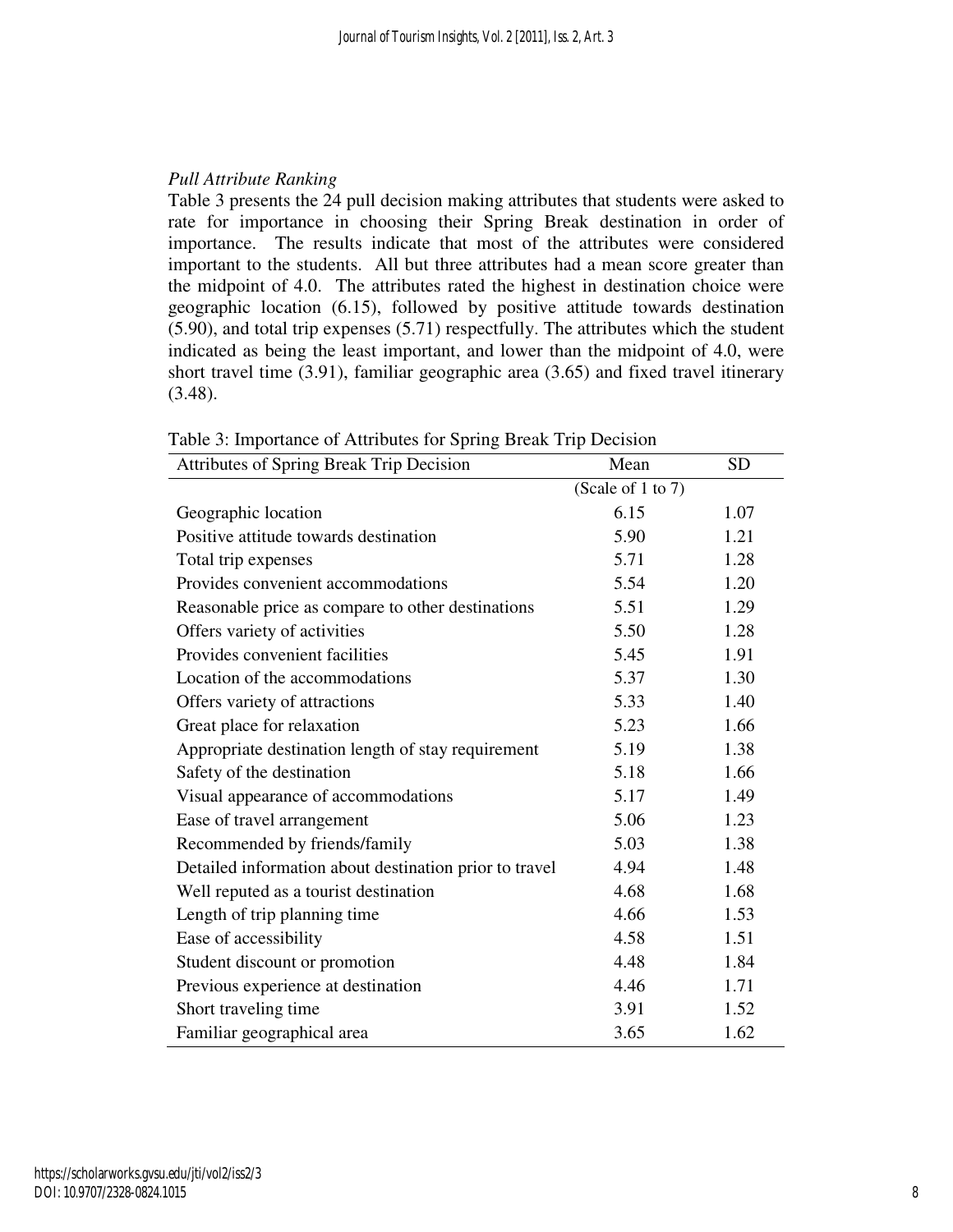# *Core Pull Factors*

Table 4 represents an exploratory factor analysis, employing principal component analysis with varimax rotation used to reduce the original 24 pull attributes into four meaningful core Spring Break destination making factors. The four factors yielded, explaining 61.91% of the variance, were used to identify the core pull factors used in Spring Break trip decisions by the sample. Four of the original 24 attributes were eliminated due to non-loading at the .50 level. These were "safety of the destination," "detailed information prior to travel," "length of trip planning time" and "fixed travel itinerary." The elimination had a negligible effect on the explained variance. A factor with an eigenvalue greater than one was the basis for determining which attributes were retained.

 The four factors identified were: "Destination Attributes," "Financial," "Accessibility," and "Uncertainty Avoidance." The first factor, Destination Attributes, explained 26.529% of the total variance, with a reliability coefficient of 0.891. The second factor, Financial, explained 13.262% of the total variance with reliability coefficient of 0.756. The third factor, Accessibility, explained 11.798% of the total variance with a reliability coefficient of 0.724 and the fourth factor, Uncertainty Avoidance, explained 10.321% of the variance with a reliability coefficient of 0.809. Bartlett's was significant at  $p < .001$  and KMO was .818 indicating that the sample was adequate to conduct the factor analysis.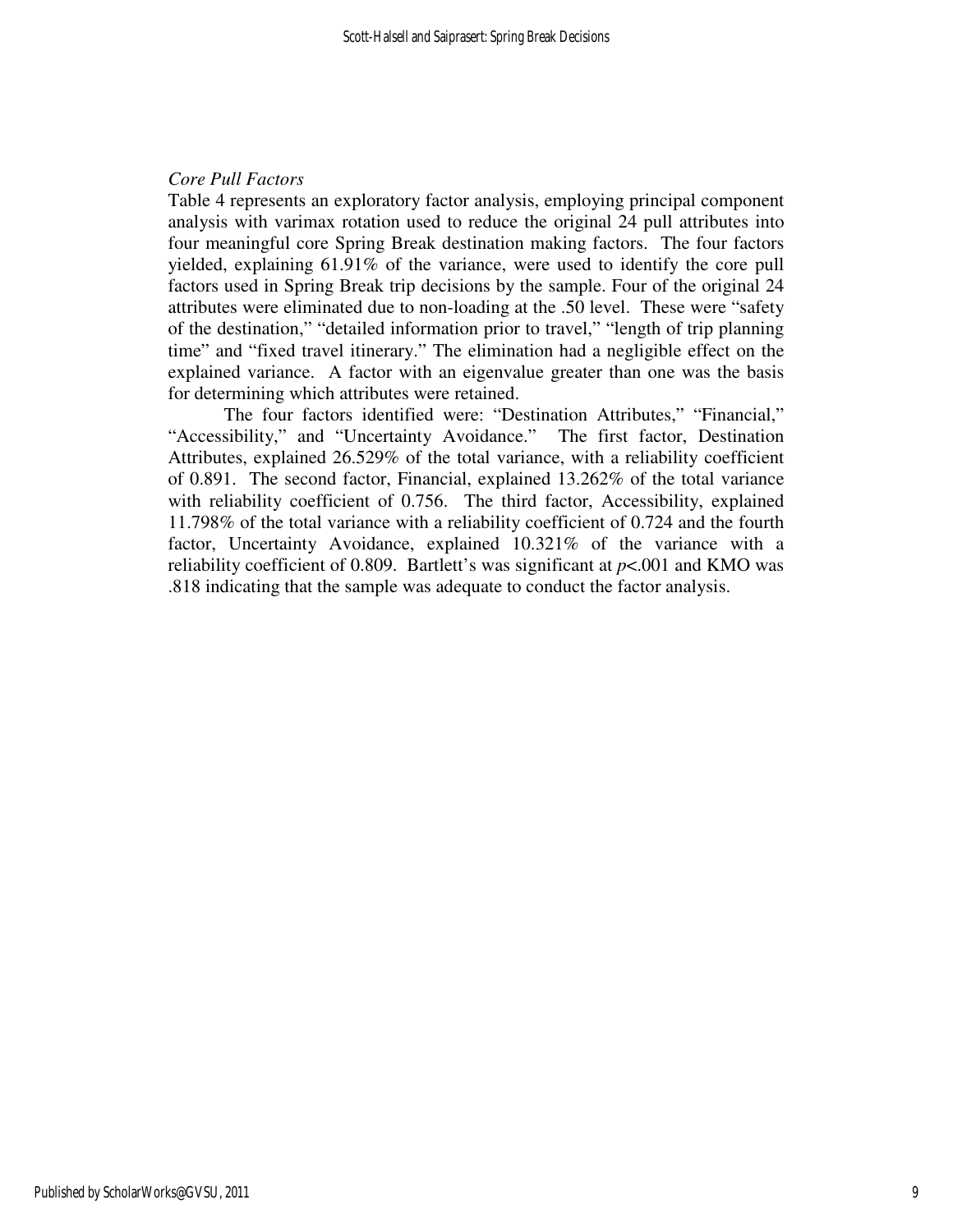| Factors                                     | F1     | F <sub>2</sub> | F <sub>3</sub> | F <sub>4</sub> |
|---------------------------------------------|--------|----------------|----------------|----------------|
| <b>Factor 1: Destination Attributes</b>     |        |                |                |                |
| <b>Convenient Facilities</b>                | .782   |                |                |                |
| Variety of Attractions                      | .752   |                |                |                |
| <b>Convenient Accommodations</b>            | .734   |                |                |                |
| Appearance of Accommodations                | .729   |                |                |                |
| Variety of Activities                       | .697   |                |                |                |
| <b>Location of Accommodations</b>           | .679   |                |                |                |
| <b>Reputation of Locale</b>                 | .643   |                |                |                |
| Appropriate Stay Length                     | .594   |                |                |                |
| <b>Relaxing Location</b>                    | .579   |                |                |                |
| Factor 2: Financial                         |        |                |                |                |
| Comparative Reasonable Price to             |        | .842           |                |                |
| Other                                       |        |                |                |                |
| <b>Trip Expenses</b>                        |        | .831           |                |                |
| <b>Discount or Promotion</b>                |        | .618           |                |                |
| <b>Positive Attitude Toward Destination</b> |        | .526           |                |                |
| Factors 3: Accessibility                    |        |                |                |                |
| Ease of Access                              |        |                | .832           |                |
| <b>Short Travel Time</b>                    |        |                | .790           |                |
| Ease of Arrangement                         |        |                | .624           |                |
| Factor 4: Uncertainty Avoidance             |        |                |                |                |
| Previous Experience at Destination          |        |                |                | .869           |
| Friend/Family Recommendation                |        |                |                | .781           |
| Familiar Area                               |        |                |                | .500           |
| Eigenvalue                                  | 7.070  | 1.733          | 1.645          | 1.314          |
| Variance $(\%)$                             | 26.529 | 13.262         | 11.798         | 10.321         |
| Cumulative Variance( $\%$ )                 | 26.529 | 39.791         | 51.589         | 61.909         |
| Cronbach's Alpha                            | .891   | .756           | .724           | .809           |

Table 4: Principle Component Analysis

#### **Findings**

One-way between groups ANOVA were used to determine if specific demographic, behavioral, or psychographic characteristics were related to the core pull decision making factors. Because ANOVA requires a spectrum of possible responses, an independent samples t-test was used to analyze the influence of gender.

 Relatively few statistically significant differences were found between the groups. In the travel companion characteristic, there was a statistically significant between groups difference at the *p*<.05 for Factor 1 "Destination Attributes"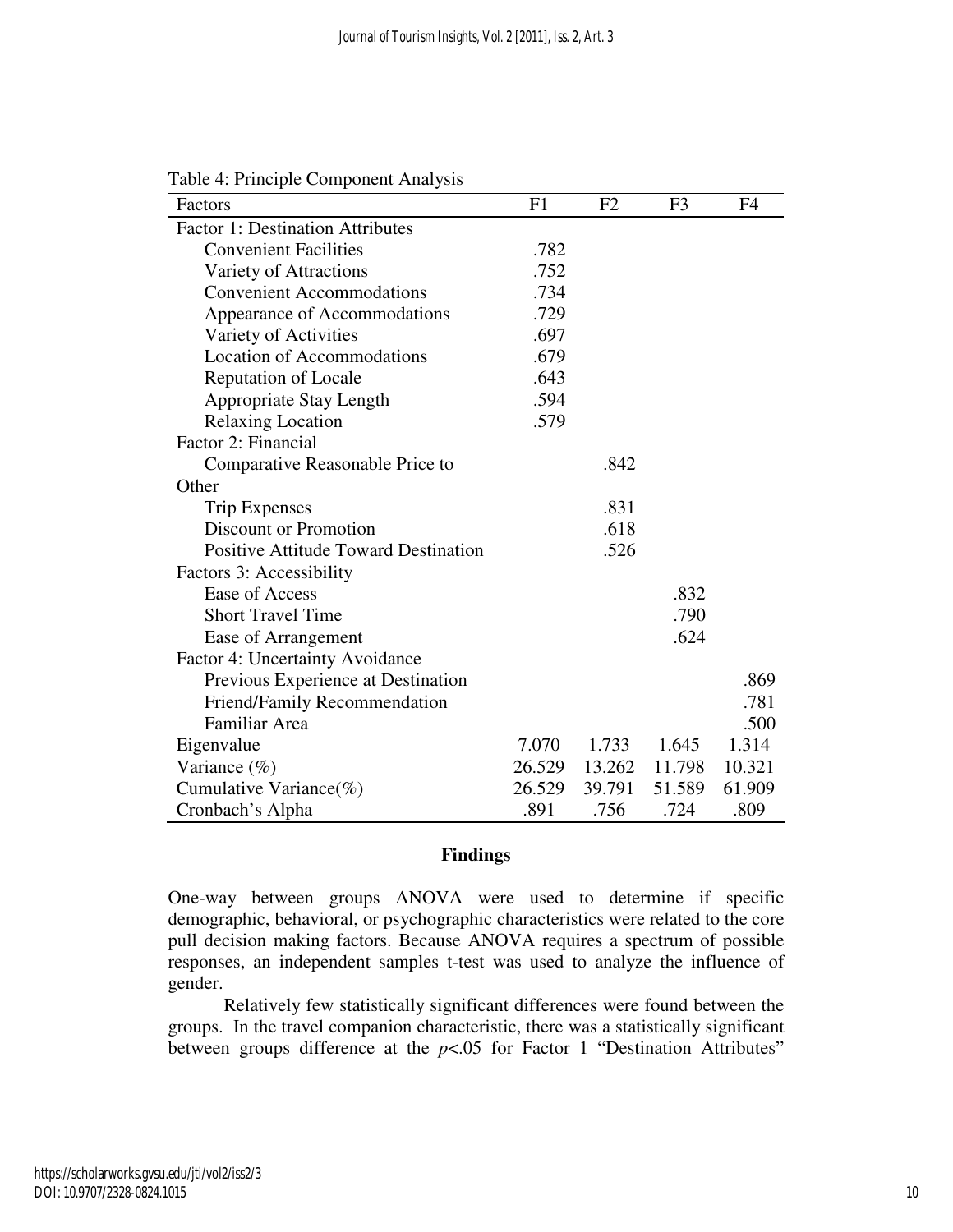[F(3,138)=3.563, *p=*.016]. The effect size was moderate to large with eta squared at 7.2%. Post-hoc comparison using the Tukey HSD identified the group difference to be between those travelling alone and those traveling with family. This difference could be due to compromise that might be involved with family travel or an ultimate decision maker, where traveling alone would have none of these type of restrictions.

In the travel planning behavior, a statistically significant between groups difference was found at the *p*<.05 Factor 1 "Destination Attributes"  $[F(2,140)=3.882, p=.023]$ . The effect size was small with eta squared at 4.7%. Post-hoc comparison using the Tukey HSD identified the group difference to be between those who made their plans directly with the destination and those who used a travel intermediary, significant at  $p=0.017$ . This could indicate the influence a travel intermediary has on destination choice. It might also indicate that those who used travel intermediaries are more undecided and those who make their own arrangements have a clear knowledge of their desired location and facilities.

 In the travel expenditure category, a statistical significance between groups difference at the *p*<.01 level was found. Significance was discovered in both "Destination Attributes" [F(2,139)=4.565, *p*=.012] and "Financial" [F(2,139)=5.100, *p*=.007]. The effect size was moderate with eta squared ranging from 6.2 to 6.8%. Post-hoc comparison using the Tukey HSD identified the group difference to be between those who spent less than \$500 and those who spent more than \$1000. These results are not unexpected since there are destination options are often limited when budget is a factor. Also, comparison shopping for the best deal and discounts or promotions would logically be more of a factor to those who are budget-conscious.

 Using an independent-samples *t*-test, one demographic variable was found to have statistically significant differences between groups  $(t(141)= -5.679)$ , *p*<.001). The mean difference was discovered for gender in Factor 3 "Accessibility." The mean of females (*m*=.350, SD=.803) was significantly higher than males  $(m=-.528, SD=1.042)$ . This might indicate that the male students were less concerned with relative ease in the travel plan and were more flexible in order to reach their desired destination. No other differences were identified based on demographic characteristics. This lack of difference may have been due to the sample being relatively homogenous.

#### **Discussion**

Interestingly, the percentage of students who traveled in Hobson and Josiam's (1992, 1996) study was relatively close to the findings in the current study. In their longitudinal study, they found a range of 43.9-47.3% of students surveyed who traveled for leisure purposes during Spring Break, our study found 56.9%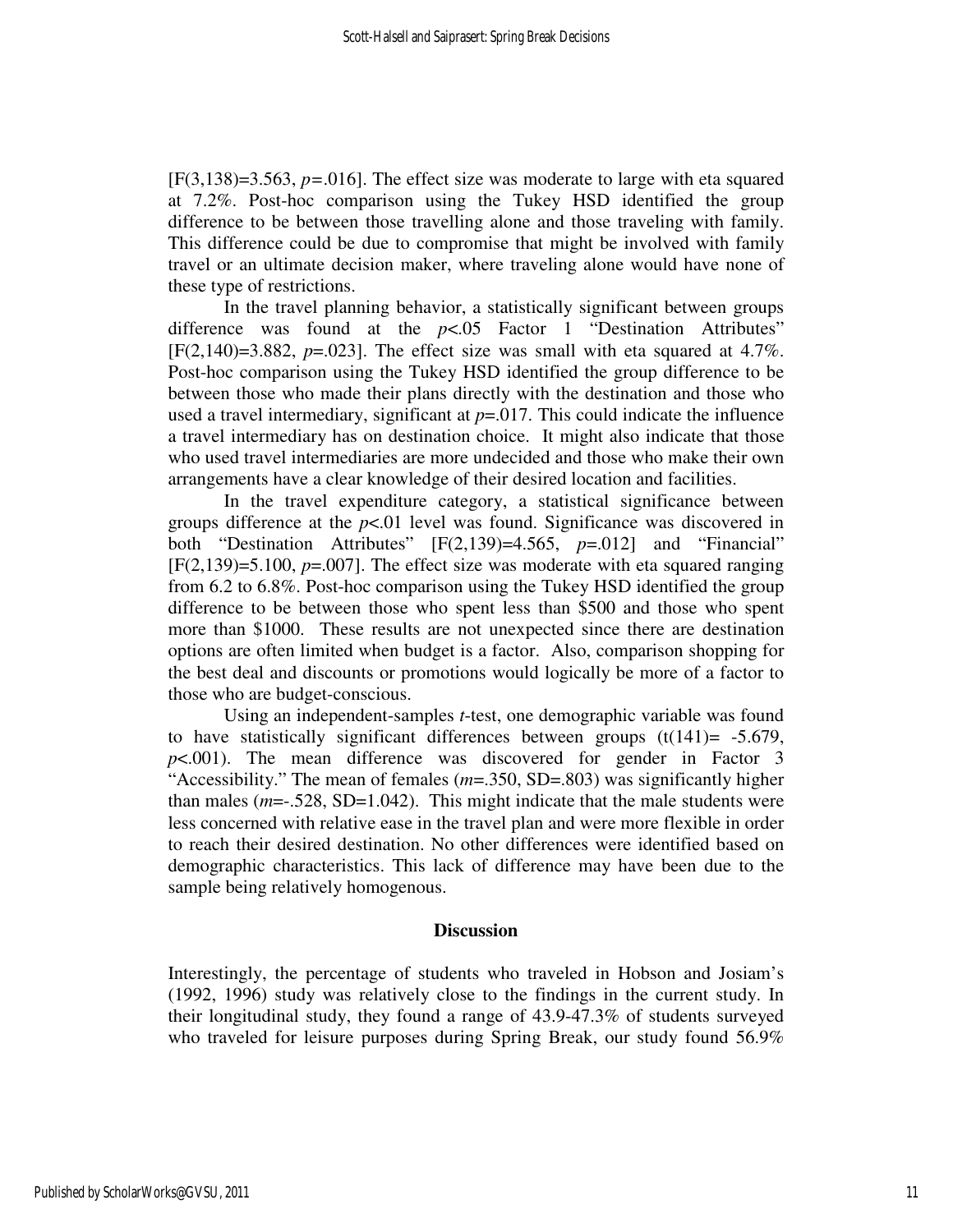traveled for leisure purposes. Research Question 1 - *What factors are most important to college students when making Spring Break destination choices?* was answered by the discovery of the top five pull attributes: Geographic Location, Positive Attitude Toward Destination, Total Trip Expenses, Provides Convenient Accommodations, and Reasonable Price Compared to Other Destinations. This agrees with Butts, Salazar, Sapio and Thomas' (1996) who found price to be a factor important to students. However, in the current study recommendations was ranked very low whereas was found to be one of Butts et al.'s most important factors.

Our study found similar core Spring Break pull decision making factors, although the loading was not always identical. Additionally, we chose not to look at specific types of activities and therefore could not have had identical core factors. Therefore, to answer Research Question 2 - *What are the core decision making factors in students' Spring Break destination choices?*, our attributes loaded into: Destination Attributes, Financial, Accessibility, and Uncertainty Avoidance.

 For Research Question 3 *– Do demographic, behavioral or psychographic characteristics influence the core Spring Break decision making factors?*, this study did not find previous research to compare it with for the domestic Spring Break traveler. Our findings indicated that travel companions, trip expenditures, trip arrangements and gender influenced the Spring Break trip decisions of students

# **Limitations**

Several limitations need to be addressed regarding the study. The results of this study may not be generalizeable to the general population of domestic college student Spring Break participants. This is due to the convenience sample being recruited from a single Midwestern university and that the students who chose to participate may not be representative of the population. Additionally, other attributes may have contributed to destination decisions that were not included in the study and the amount and individual(s) responsible for funding the travel may have also influenced the choice although support provided by parents may not be consistent with income level of parents.

# **Conclusion, Implications and Future Research**

While it is assumed that the final Spring Break trip destination decisions were made including multiple sub-decisions, the purpose of this study was not to determine the order or pattern of the trip decision making process, but to determine the factors that influenced the decisions, the importance of those factors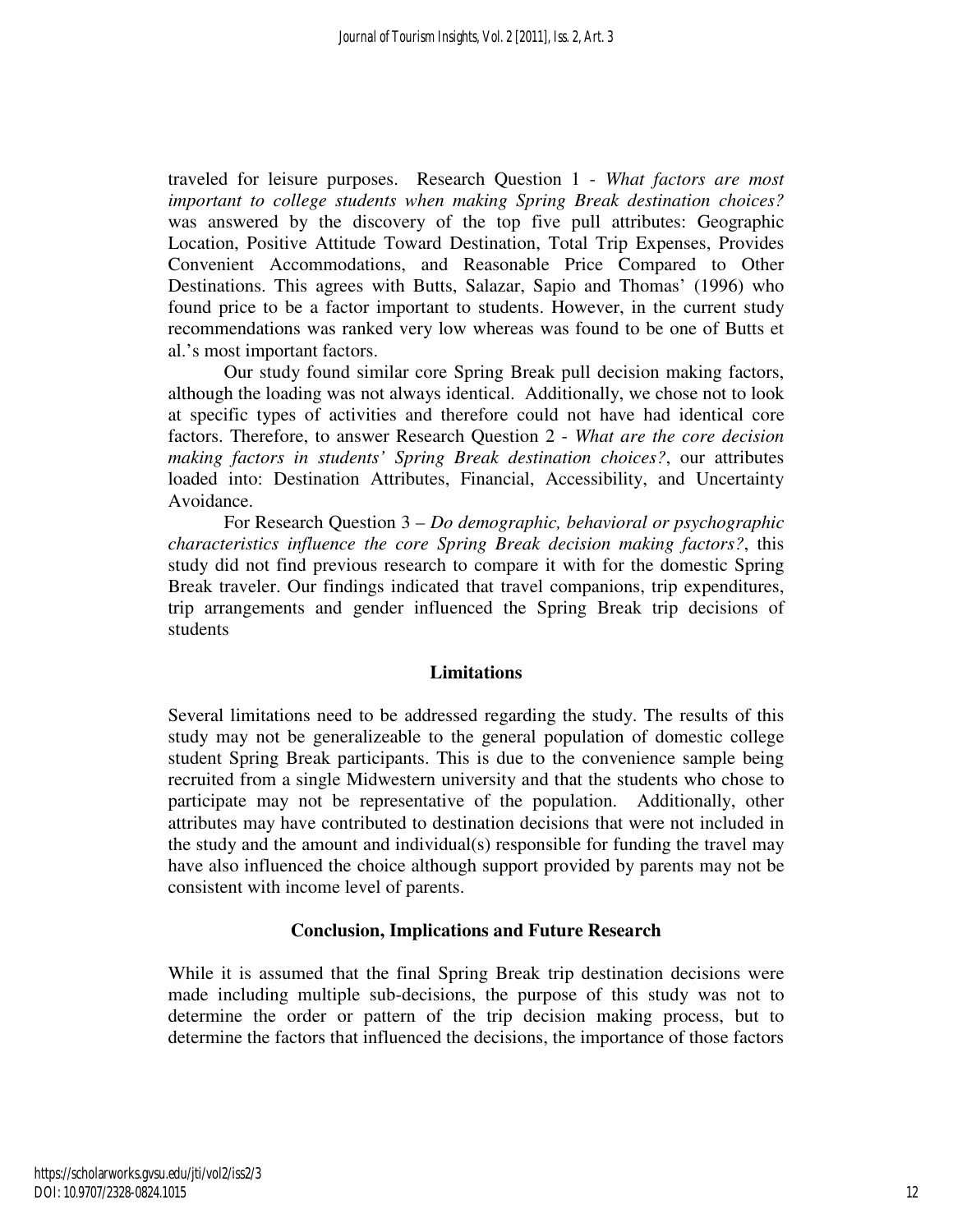in the travelers' decisions, and if other extraneous variables influenced the decision.

Several industry implications might be considered in the importance of the study. While location is the most important factor, creating a favorable impression, with a reasonable price point, is the best marketing strategy to attract students for Spring Break. With almost half spending less than \$500, the students are shopping for the best deal while still having the desired Spring Break experience. Destinations should emphasize their value for the dollar. Also, booking with travel intermediaries impacts the destination choice of student travelers, this may indicate an opportunity for destinations to reach out to intermediaries regarding Spring Break opportunities

Although the attributes of destinations, accounting for the biggest variance, has the most impact in Spring Break trip decisions, highly rated secondary quantitative factors such as costs and value for their dollar are also considered. Additionally, the sample indicated that they avoid uncertainty by seeking our referrals and recommendations, and desire destinations that are easily accessible.

Further research is needed to determine the cause of differences between groups, this study sought only to determine if differences existed. We can only speculate why individuals traveling alone make their decision differently than those traveling with family. Further research could be conducted to assess who in the family is most influential in travel destination choice and focus marketing on that group. Additionally, research should be conducted including a broader sample in varied geographic locations including those with more diverse populations. A broad-based study across the country could possibly be a valuable tool for destinations seeking to attract the Spring Break crowd.

#### **References**

- Baloglu, S. & Uysal, M. (1996) Market segments of push and pull motivations: A canonical correlation approach*, International Journal of Contemporary Hospitality Management 8*(3), 32-38.
- Butts, F. B., Salazar, J., Sapio, K. & Thomas, D. (1996). The impact of contextual factors on the Spring Break travel decisions of college students. *Journal of Hospitality & Leisure Marketing 4*(3), 63-70.
- Crompton, J. L. (1979). Motivations for pleasure vacation. *Annals of Tourism Research, 6*, 408-422.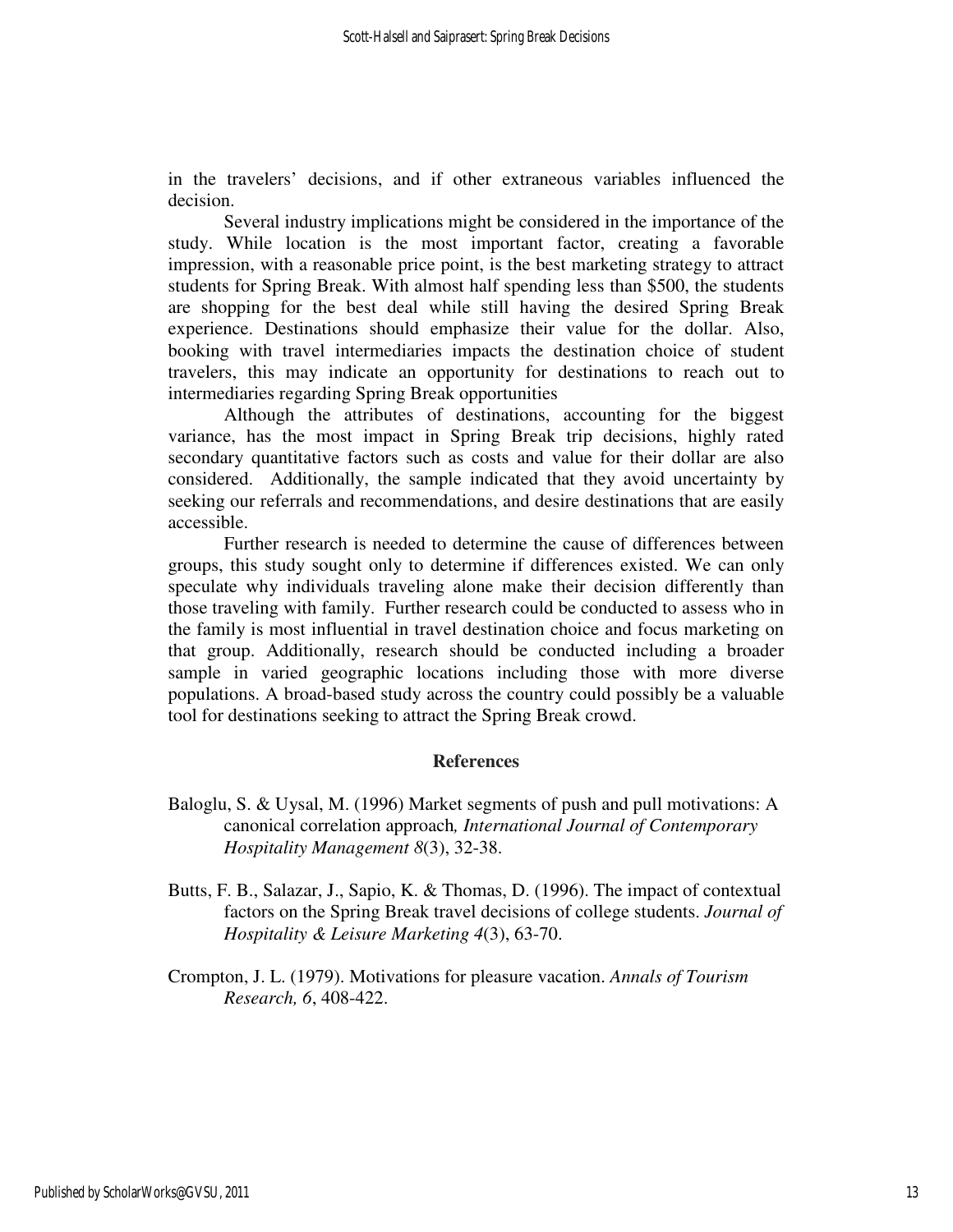- Dann, G.M. (1977). Anomie ego-enhancement and tourism. *Annals of Tourism Research, 4(*4), 184–194.
- Dann, G.M. (1981). Tourist motivation: An appraisal. *Annals of Tourism Research, 8*(2), 187-219.
- Fesenmaier, D. R. (1988). Integrating activity patterns into destination choice models*. Journal of Leisure Research, 20,* 175-191.
- Fesenmaier, D.R. & Jeng, J. (2000). Assessing structure in the pleasure trip planning process. *Tourism Analysis, 5*, 13-27.
- Field, A. M. (1999). The college student market segment: A comparative study of travel behaviors of international and domestic students at a southeastern university. *Journal of Travel Research, 37*(4), 375-381.
- Hobson, J. S.P. & Josiam, B. (1992). Spring Break student travel- An exploratory study. *Journal of Travel & Tourism Marketing, 1*(3), 87-97.
- Hobson, J. S.P. & Josiam, B. (1996). Spring Break student travel- A longitudinal study. *Journal of Travel & Tourism Marketing, 2*(2), 137-150.
- Hsu, C. H. C. & Sung, S. (1997). Travel Behavior of International Students at a Mid-Western University, *Journal of Travel Research,* 36(1), 59-65.
- Kim, K., Jogaratnam, G. & Noh, J. (2006). Travel decisions of students at a U.S. university: Segmenting the international market. *Journal of Vacation Marketing, 12*(4), 345-357.
- Kim, K., Oh, I.-K. & Jogaratnam, G. (2007) College student travel: A revised model of push motives, *Journal of Vacation Marketing, 13*(1), 73–85.
- Klenosky, D.B. (2002). The "pull" of tourism destinations: A means-end investigation. *Journal of Travel Research 40*(4), 396-403.
- Morrison, D.A. (2004). *Marketing to the Campus Crowd: Everything You Need to Know to Capture the \$200 Billion College Market*. Chicago, IL: Dearborn Trade Publishing.
- Reynolds, C. (2004). Gimme a break! *American Demographics*. Retrieved from http://findarticles.com/p/articles/mi\_m4021/is\_2\_26/ai\_113516539/